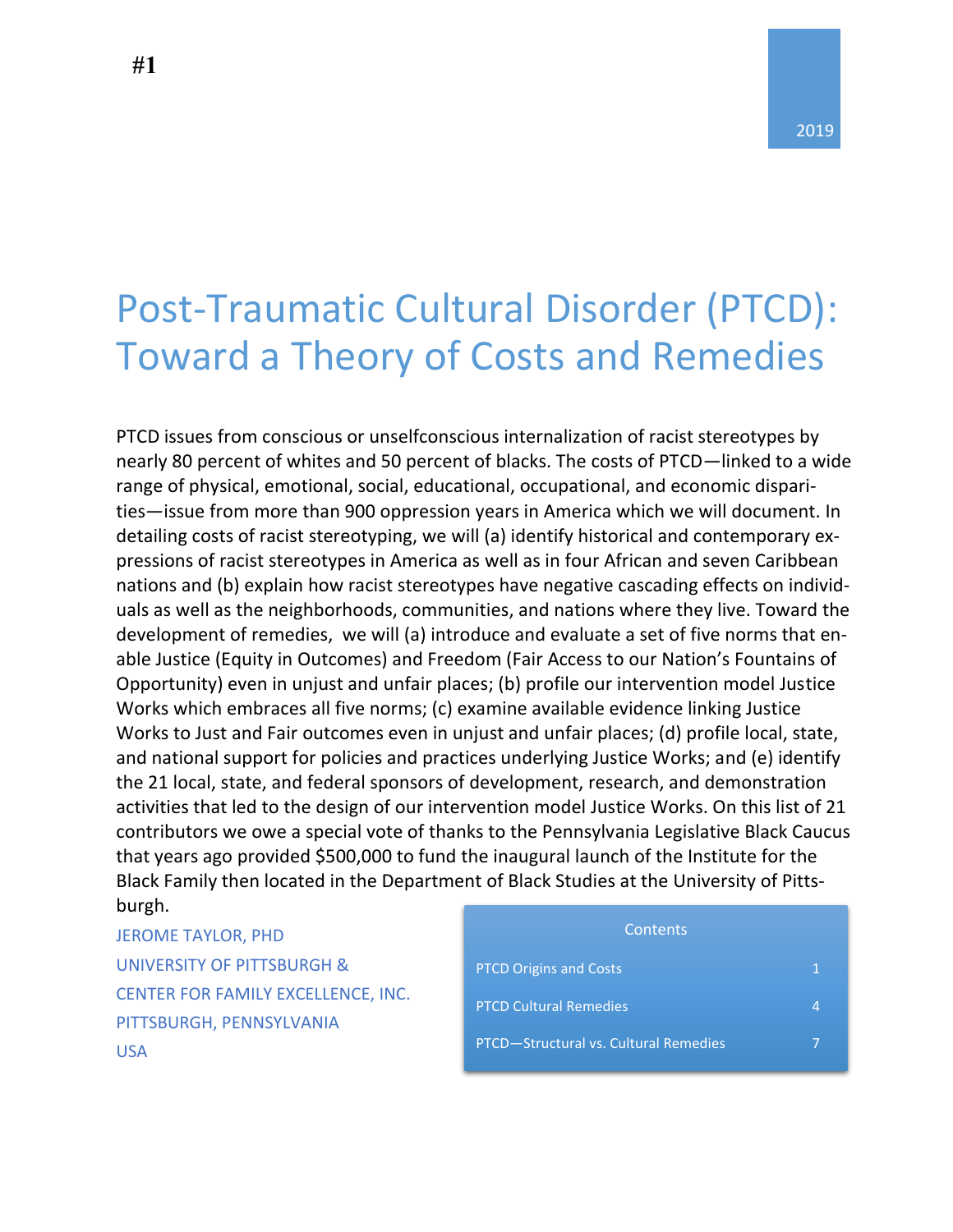## **Table 3. Making** *WAVES* **for Justice and Freedom**

#### **Implications for Recovery and Transformation of Challenged Neighborhoods and Communities**

Page | 4 Five norms are central to the achievement of Justice and Freedom which enable the Recovery and Transformation of challenged neighborhoods and communities: Jerome Taylor, PhD & Michael Tillotson, PhD

- 1. W: Allocentric: Worldview. Embracement of the allocentric worldview that I am my brother's (sister's) keeper which stands in contrast to the idiocentric worldview that *every tub rests on its own bottom*. The aspirations and claims of justice are undermined if not abandoned by policies and practices growing out of an inflexibly embraced Idiocentric worldview. Here, racial, economic, and educational inequalities incubate and proliferate in neighborhoods, communities, and nations. The challenge here is in restoring regard for Other*, i.e.,* moving from an idiocentric toward an allocentric worldview to create a wiser and more reconciled and perfect union.
- 2. A: *Homeothermic-Like Adaptation*. In the field of education, we have advocated for a shift in paradigm from 'best practice' to 'just practice' reforms that require examining how more than 100 'just practice schools' have nearly closed or actually reversed racial, socioeconomic, and black male achievement gaps in the least likely of places: predominately black low-income urban schools located in highly challenged environments indexed by elevated levels of poverty, delinquency, crime, drugs, and teenage pregnancy. Nature provides instruction of relevance to understanding these exceptional schools. The core temperature of warm-blooded organisms remains the same even when stressed by extremities of environmental temperatures (transforming or homeothermically adaptive), whereas the core temperature of coldblooded organisms is dependent on the temperature of their environments (conforming or poikilothermically adaptive). Analogous to the adaptation strategy of warmblooded animals, these schools have been able to maintain achievement excellence even in the most challenged environments. Unlike cold-blooded organisms, these schools are not environmentally conformed—they do not mirror abject patterns of marginality or failure that characterize life in their neighborhoods, *i.e.,* these transcendent schools have not become what their neighborhoods are. In general, the call here is for understanding policies and practices that produce just outcomes in unjust places—an example of homeothermic-like adaptation. Why should we continue to settle for more primitive and less evolved poikilothermic-like adaptations where demography is destiny?
- 3. **V:** *Integrative Values.* Medial and behavioral commitment to values of love and respect, interpersonal skills, learning orientation, self-confidence, self-persistence, selfesteem, and self-reliance. Embracement of these values is associated with accelerated academic engagement and achievement in pre-school, Head Start, elementary school, high school, and college. Interventions designed to promote these values are associated with improved mental health in children, adolescents, and adults and with decreases in absenteeism, tardiness, and disciplinary problems in elementary and middle school settings.
- 4. E: Cultural Emancipation. Extrusion of chattel slavery stereotypes—Blacks are animals which 'explains' why they are mentally defective and physically gifted. Published studies show that American, Caribbean, and African blacks who internalize these stereotypes are at higher risks of obesity, metabolic dysfunctions, cardiovascular disease, and type 2 diabetes along with elevated levels of depression, anxiety, stress, and hostility linked to problematic styles of coping—denial, avoidance, fatalism, and escapism. From research findings in the U.S., blacks who identify with these stereotypes show higher risks of lower income, school incompletion, black-on-black crime, alcohol consumption, and perhaps unprotected sex with multiple partners. The cultural emancipation of blacks and whites is therefore a critical marker along our journey toward recovery and transformation.
- 5. **S:** *Spiritual Integration*. A prevailing sense of hope, wholesome connectivity to past and present as well as future, and uncompromising capacity to make transcendent choices. Studies show that spiritual integration lowers symptoms of anxiety, stress, depression, and hostility and confers mental and physical health protective effects by attenuating harmful effects of episodic, chronic, structural, and historical sources of stress.

Singularly and conjunctively we expect that these five interrelated norms are critically important for the Recovery and Transformation of African and African Diasporan communities and nations where they live. Further, we expect that creative adaptations of these norms may well provide a universal framework for the recovery and transformation of any group stigmatized and marginalized by race, ethnicity, religion, class, or gender (*e.g.,* Muslims in general, females in Bosnia-Herzegovina, American Indians or Latinos, and poor whites in rural or urban America). We expect that these norms are primary instruments of **Justice** (outcome equities) and **Freedom** (fair access to opportunity and service structures promoting Life, Liberty, and the pursuit of Happiness) that together enable Recovery and Transformation of challenged neighborhoods and communities.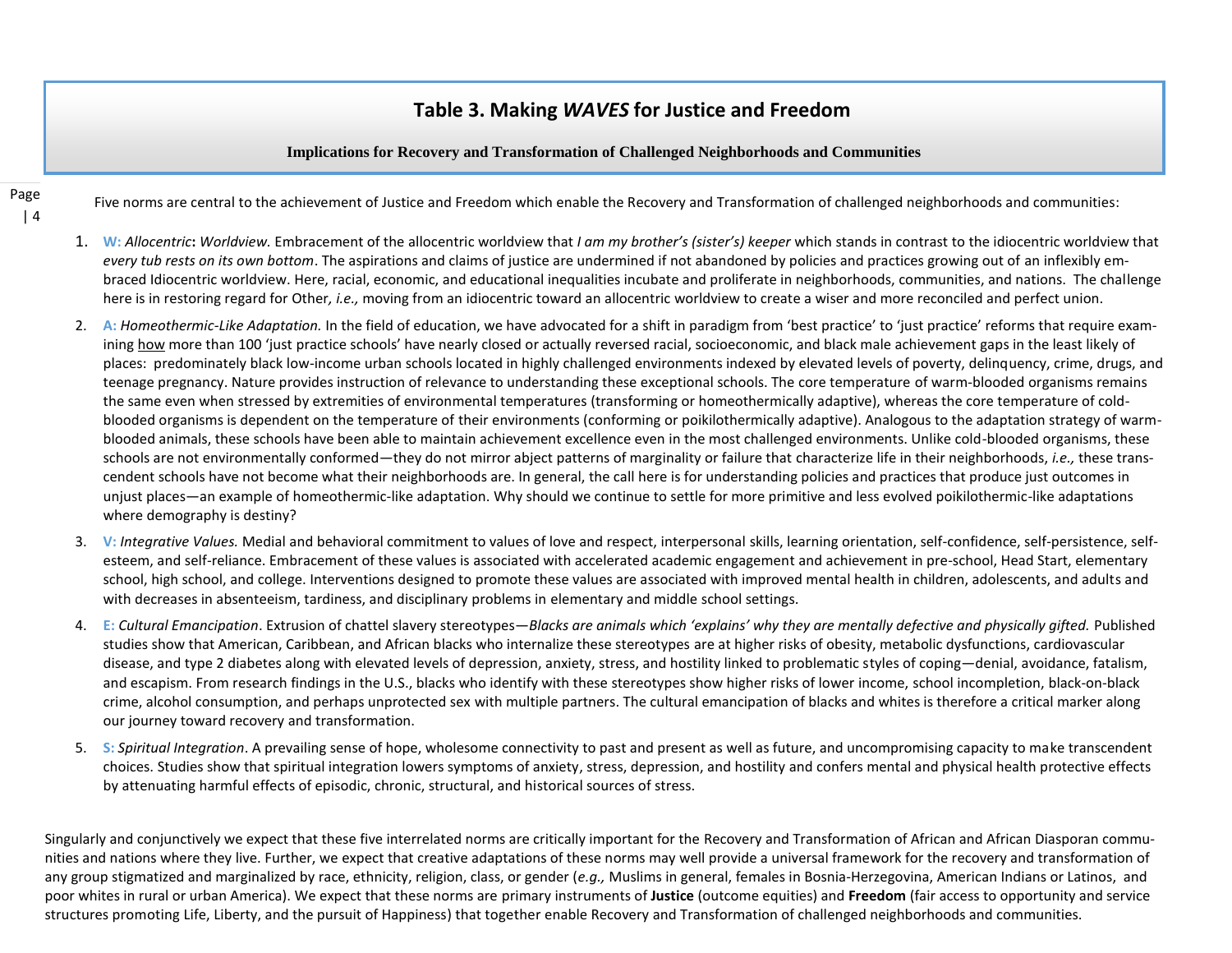Figure 2. WAVES: Specifying Norms that Enable Recovery and Transformation of Challenged Neighborhoods and Community Jerome Taylor, PhD and Michael Tillotson, PhD



**WAVES** entail four propositions of consequence to PTCD:

[1] Components of WAVES are intercorrelated;

[2] Justice J and Freedom F are civil heirs of Allocentric Worldview (W), Homeothermic-Like Adaptability (A), Integrative Values (V), Cultural Emancipation (E), and Spiritual Integration (S);

[3] The relationship between J and F is reciprocal  $J\rightarrow F$  and  $F\rightarrow J$  as well as recursive  $J\rightarrow F\rightarrow J$  and  $F \rightarrow J \rightarrow F$ ; and

[4] The attainment of J or F is dependent on the number, pattern, and quality of policies and practices specified PP1-PP5 to launch and sustain the drive toward Justice and Freedom even in unjust and unfair places.

**W A V E S**  $\Leftrightarrow$  ( $\bigcirc$  PTCD)  $\Leftrightarrow$  (û Justice & Freedom even in Unjust and Unfair Places)  $\Leftrightarrow$ 

**Recovery of Challenged Neighborhoods and Communities**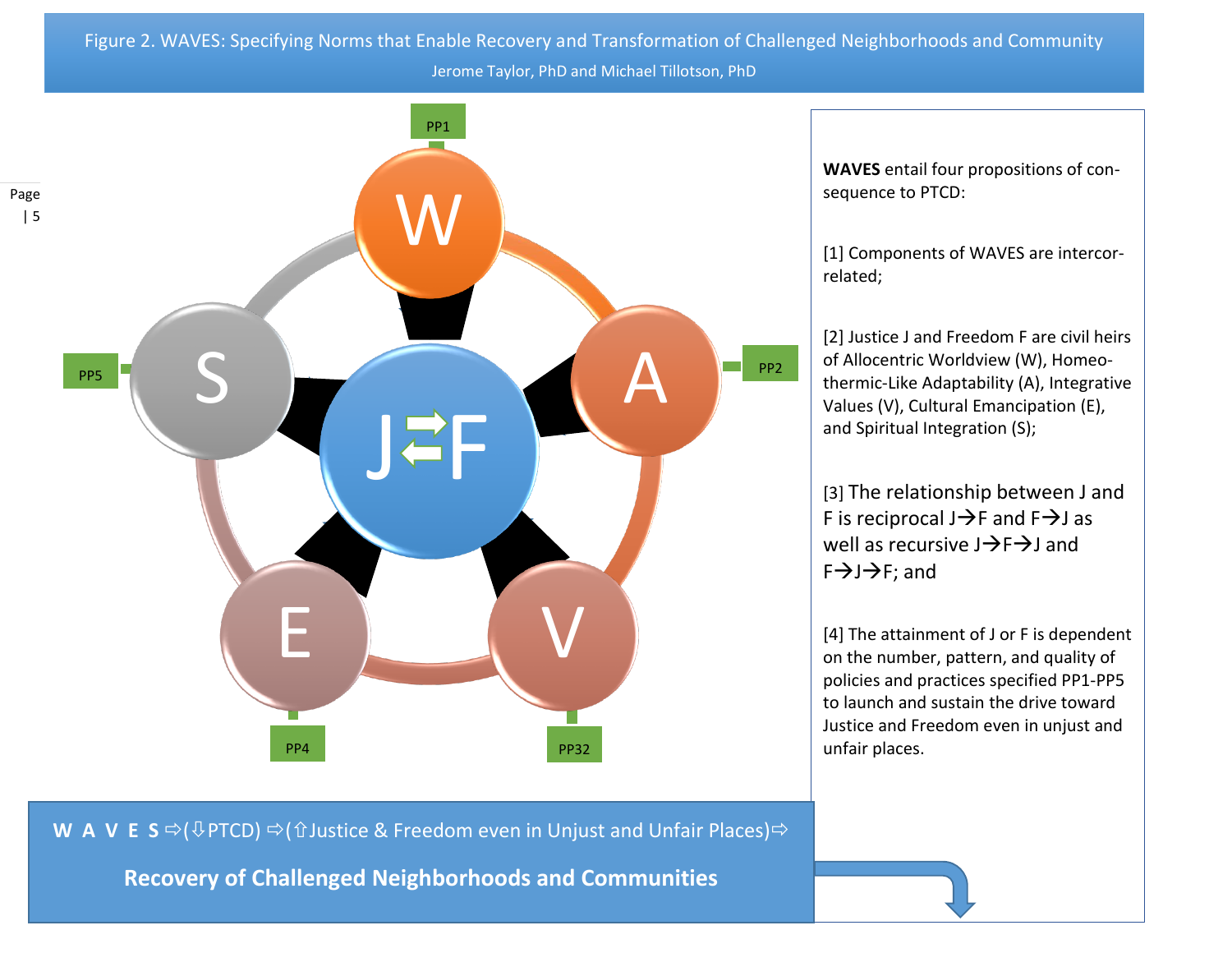Scores for *WAVES* were calculated for each of six policies and practices that actually accelerated closures and reversals of racial disparities in educational and health outcomes. For each of these six applications, we used a method still under development whereby we assigned a value -3 to +3 to estimate level of saturation of each application on each component of *WAVES*. For example, a value of-3 was



**Figure 3. Applying WAVES to Six Policies and Practices that Accelerated Closures or Reversals of Racial Disparities Across Educational and Health Domains** 

assigned for the Worldview norm when the application was decidedly Idiocentric or a value of +3 if the application was decidedly Allocentric. A value of '0' was assigned when the Worldview construct was not at all a consideration. Finer gradations on either side of '0' (-1, -2, +1, +2) were assigned depending upon the relative absence or presence of the norm evaluated. This metrical procedure was followed for each of the remaining norms *AVES.* Recovery and Transformation Potential scores were rescaled such that total scores fall within the range -100 to +100, *i.e.*, (-100≥RTP≤+100).

In our experience thus far, only policies and practices (PP1-PP5 under Figure 2) with RTP scores >75 have empirically accelerated the closure or reversal of racial disparities in educational and health domains. In general, we expect, following Propositions 1-4 under Figure 2, that policies and practices meeting this standard will (a) diminish negative effects of *PTCD*; (b) enable Justice (Equity) and Freedom (Access) within targeted domains; and (c) speed the Recovery and Transformation of challenged neighborhoods and communities and enhance national and international regard for our American Experiment. Although encouraged by these preliminary results, we do not recommend use of *WAVES* without prior, concurrent, and future linkage to empirical evaluations which ongoingly evaluate the gap-closing performance of *WAVES*.